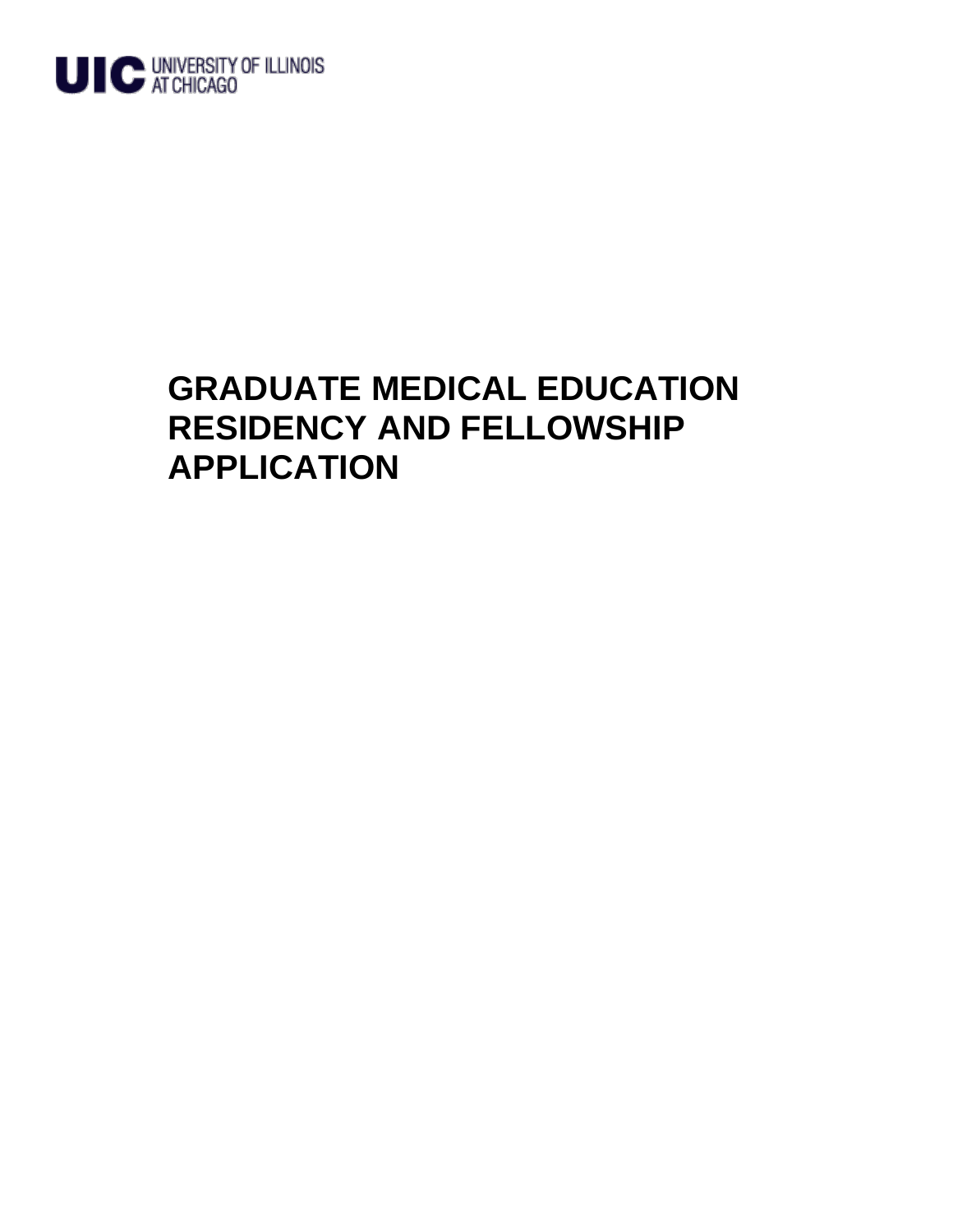## UNIVERSITY OF ILLINOIS AT CHICAGO AND AFFILIATED GRADUATE MEDICAL EDUCATION PROGRAMS APPLICATION REQUIREMENTS

Please read the following and the attached application form carefully and provide the information and credentials requested. Only complete application files can be processed for appropriate review and subsequent recommendations.

- 1. All first year post medical school appointments (no prior approved graduate training) are made via the National Resident Matching Program (2450 North State NW, Suite 201, Washington, DC 20037- 1141). NRMP applications but please note the additional requirements from the list below.
- 2. The following credentials are to be forwarded to this office as promptly as possible:
	- a. Copy of transcripts of medical or osteopathy school records. A copy of M.D./D.O. diploma. (Originals will be required at the time of interview)
	- b. Foreign school graduates: copies of ECFMG certificate, medical school diploma, and license to practice medicine in home country with translations of documents if they are not in English. Transcripts of medical school must be notarized if not original.
	- *c.* Four letters of recommendation addressed to the Program Director of the Fellowship Program (should include one from the Dean of your School and three from faculty or staff who are familiar with your performance record). If the latter are acquainted with the Program Director, they may prefer to write directly to him/her. *For Neuromuscular Program, address the letters to Dr. Charles Abrams. For Neurophysiology, address the letters to Dr. Lawrence Zeidman. For Vascular Neurology address the letters to Dr. Fernando Testai. For Epilepsy Fellowship, address the letters to Jeffrey Loeb, MD.*
	- d. **Important-Physician Candidates-**We require reference letters from Program Directors of all accredited U.S. residencies of fellowships in which you have served and if applicable from current.
	- e. *Copies* of USMLE scores, NBME scores, ECFMG scores, FMGEMS scores, FLEX scores.
	- f. Curriculum Vitae
	- g. Personal Statement: This should include you professional interests, achievements, and plans for the future. Reference should be made to research experience and training, special projects or scientific work you have engaged in, and any notable professional accomplishments you have achieved. You may also wish to describe your personal interests, activities, and circumstances including your family and household.
- 3. Personal interviews are very helpful, and in most programs are essential. These are to be arranged directly with the office of the Director of the program for which you are applying. Do not call the Graduate Medical Education Office.

Please return all forms and credentials to:

**University of Illinois at Chicago Attention: Maria Mata/Fellowship Program Dept. of Neurology and Rehabilitation (M/C 796) 912 S. Wood Street, Ste. 174N Chicago, Illinois 60612**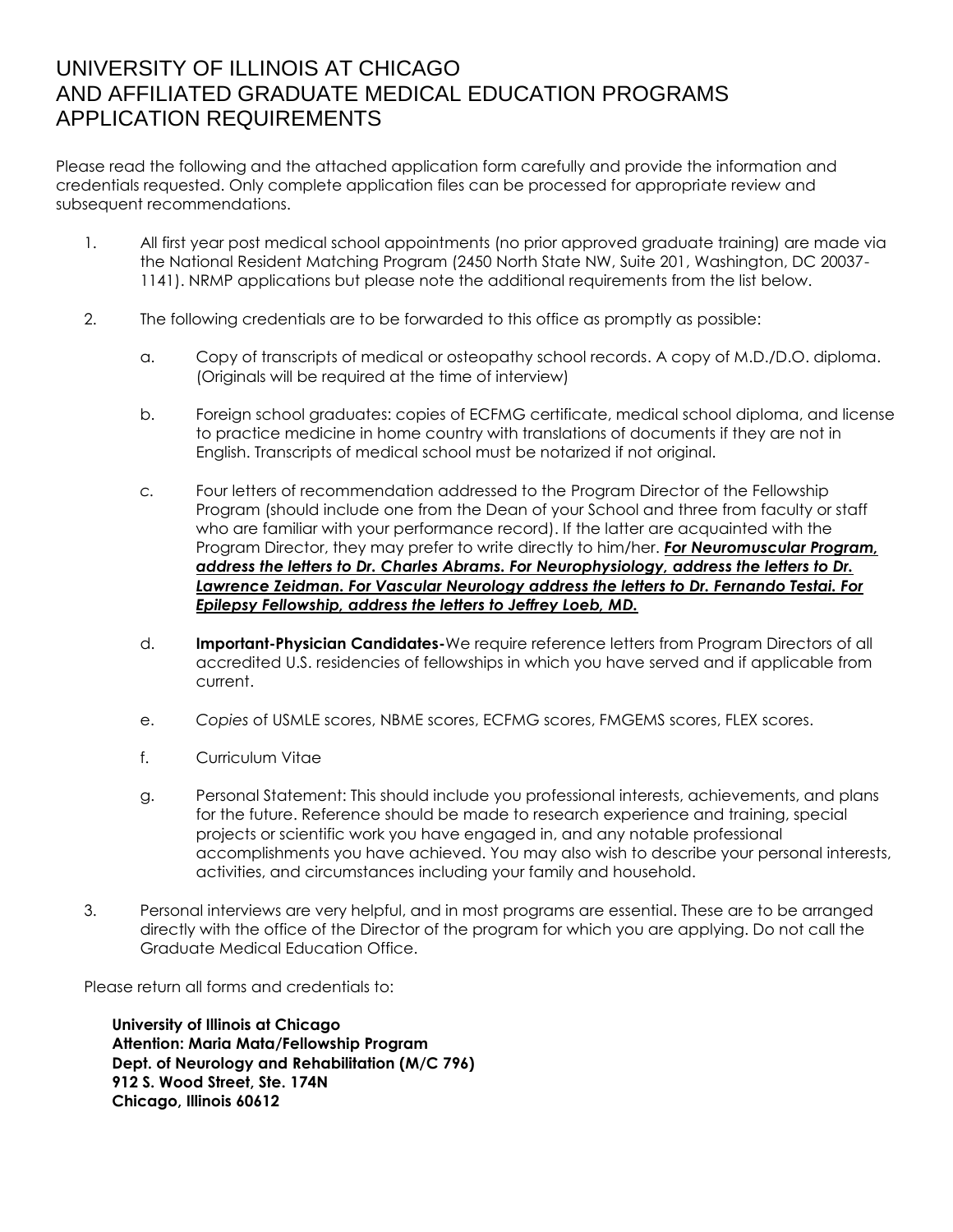The University of Illinois policy is to be in full compliance with all federal and state nondiscrimination and equal opportunity laws, orders and regulations, and it will not discriminate against any persons because of rams and activities.

| <b>APPLICATION</b>                                                                                                                                                                                                                                             | <b>PROGRAMS</b> |                                         |                                                                                                       |                                                                                                                                                                                                                                                                      |
|----------------------------------------------------------------------------------------------------------------------------------------------------------------------------------------------------------------------------------------------------------------|-----------------|-----------------------------------------|-------------------------------------------------------------------------------------------------------|----------------------------------------------------------------------------------------------------------------------------------------------------------------------------------------------------------------------------------------------------------------------|
| I hereby apply for clinical graduate training in                                                                                                                                                                                                               |                 |                                         |                                                                                                       |                                                                                                                                                                                                                                                                      |
|                                                                                                                                                                                                                                                                |                 |                                         |                                                                                                       | PLEASE INCLUDE A<br><b>PHOTOGRAPH</b>                                                                                                                                                                                                                                |
|                                                                                                                                                                                                                                                                |                 |                                         |                                                                                                       |                                                                                                                                                                                                                                                                      |
| I am participating in NRMP $\Box$ Yes $\Box$ No                                                                                                                                                                                                                |                 |                                         |                                                                                                       |                                                                                                                                                                                                                                                                      |
|                                                                                                                                                                                                                                                                |                 |                                         |                                                                                                       |                                                                                                                                                                                                                                                                      |
|                                                                                                                                                                                                                                                                |                 |                                         |                                                                                                       |                                                                                                                                                                                                                                                                      |
| FIRST                                                                                                                                                                                                                                                          |                 |                                         |                                                                                                       |                                                                                                                                                                                                                                                                      |
|                                                                                                                                                                                                                                                                |                 |                                         |                                                                                                       |                                                                                                                                                                                                                                                                      |
|                                                                                                                                                                                                                                                                |                 |                                         |                                                                                                       |                                                                                                                                                                                                                                                                      |
|                                                                                                                                                                                                                                                                |                 |                                         |                                                                                                       |                                                                                                                                                                                                                                                                      |
|                                                                                                                                                                                                                                                                |                 |                                         |                                                                                                       |                                                                                                                                                                                                                                                                      |
|                                                                                                                                                                                                                                                                |                 |                                         |                                                                                                       |                                                                                                                                                                                                                                                                      |
|                                                                                                                                                                                                                                                                |                 |                                         |                                                                                                       |                                                                                                                                                                                                                                                                      |
|                                                                                                                                                                                                                                                                |                 |                                         |                                                                                                       |                                                                                                                                                                                                                                                                      |
|                                                                                                                                                                                                                                                                |                 | <b>Zip Code</b>                         |                                                                                                       |                                                                                                                                                                                                                                                                      |
|                                                                                                                                                                                                                                                                |                 |                                         |                                                                                                       |                                                                                                                                                                                                                                                                      |
| (city/state of birth)<br>Permanent Immigration Visa #<br><u> Land State and State and State and State and State and State and State and State and State and State and State and State and State and State and State and State and State and State and Stat</u> |                 | (country)                               |                                                                                                       |                                                                                                                                                                                                                                                                      |
|                                                                                                                                                                                                                                                                |                 | (specialty program)<br>State or Country | $\begin{array}{c}\n(MIDDLE)\n\end{array}$<br>and the State of Country<br>State of Country<br>Tip Code | UNIVERSITY OF ILLINOIS AT<br>CHICAGO AND AFFILIATED<br><b>GRADUATE MEDICAL EDUCATION</b><br>Soc. Sec. # $\_$<br><b>Phone <i>Phone Phone Phone Phone Phone Phone Phone Phone Phone Phone Phone Phone Phone Phone Phone Phone Phone Phone Phone Phone Phone Ph</i></b> |

Have you ever been convicted of any criminal offense in any state or in federal court (other that minor traffic violations) *If yes*, *attach statement including date and place of conviction(s) and nature of such offense.*  □ Yes □ No

## RECORD OF LICENSURE

*yes*, attach a detailed explanation.

| $\Box$ Yes<br>$\Box$ No<br>Are you licensed to practice medicine in Illinois? If yes, submit a copy of license         |       |                                                                                               |               |                        |  |  |  |
|------------------------------------------------------------------------------------------------------------------------|-------|-----------------------------------------------------------------------------------------------|---------------|------------------------|--|--|--|
| Date of certificate _____________________                                                                              |       | Expiration date _________________________                                                     |               |                        |  |  |  |
| I have been license to practice medicine in the following states:                                                      |       |                                                                                               |               |                        |  |  |  |
|                                                                                                                        | State | License#                                                                                      | Date of Issue | <b>Expiration Date</b> |  |  |  |
| Original License                                                                                                       |       |                                                                                               |               |                        |  |  |  |
| Other License                                                                                                          |       |                                                                                               |               |                        |  |  |  |
| Other License                                                                                                          |       |                                                                                               |               |                        |  |  |  |
| Other License                                                                                                          |       |                                                                                               |               |                        |  |  |  |
| Have you ever been denied a license or permit, or privilege of taking an examination by any<br>$\Box$ Yes<br>$\Box$ No |       |                                                                                               |               |                        |  |  |  |
|                                                                                                                        |       | Have you ever had a license or permit encumbered in any way (revoked, suspended, surrendered, |               | $\Box$ Yes $\Box$ No.  |  |  |  |

Have you ever had a license or permit encumbered in any way (revoked, suspended, surrendered, censored, restricted, limited, placed on probation) *If yes, attach a detailed explanation* □ Yes □ No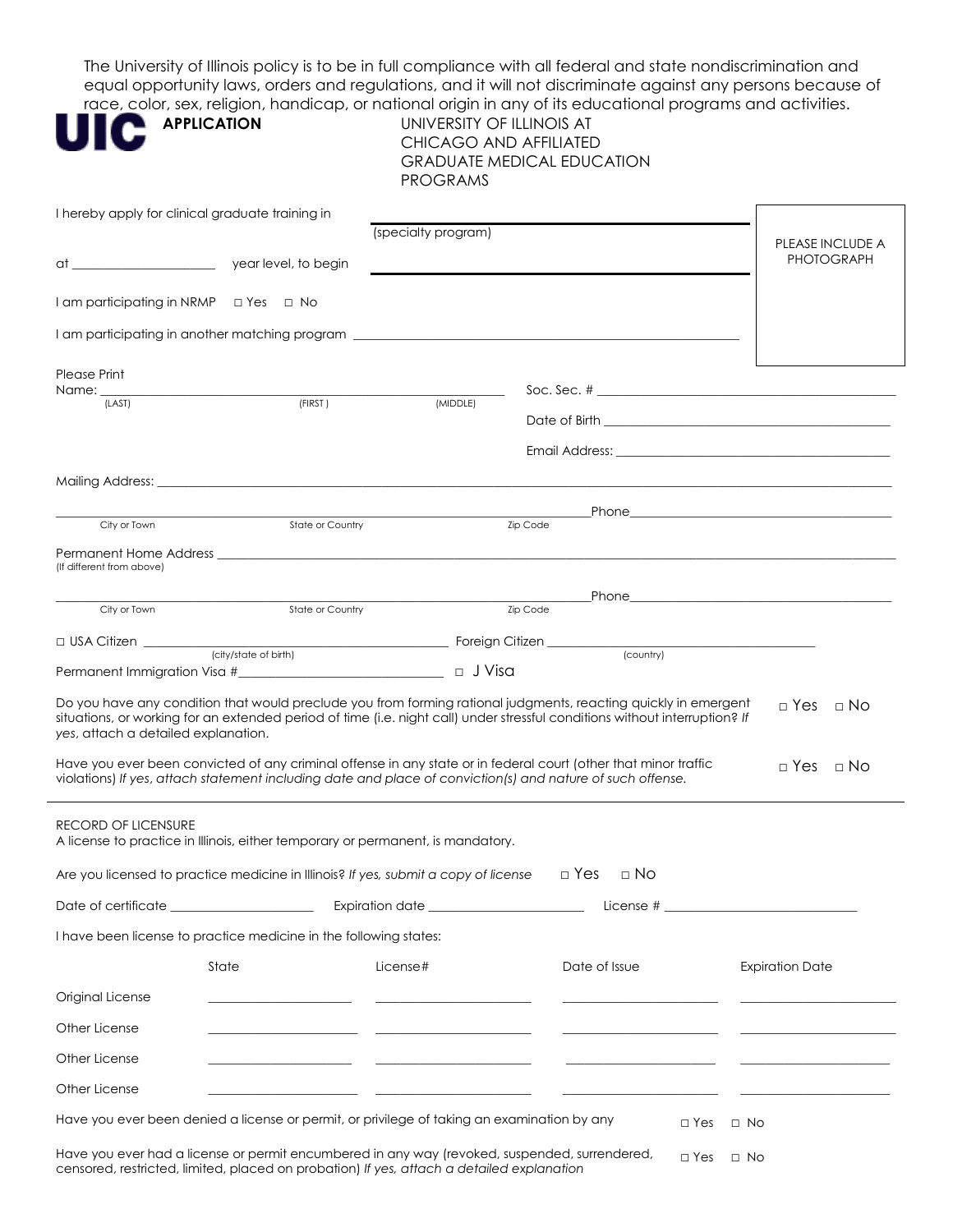| <b>EDUCATION</b><br>(a) College or University (include graduate work) |                                                                                                                       |                                                                                                 | <b>DEGREE</b><br>and field                                                                                                                                                                                                     | <b>DATES ATTENDED</b>                                                                                                                                                                                                                                                                  |  |  |
|-----------------------------------------------------------------------|-----------------------------------------------------------------------------------------------------------------------|-------------------------------------------------------------------------------------------------|--------------------------------------------------------------------------------------------------------------------------------------------------------------------------------------------------------------------------------|----------------------------------------------------------------------------------------------------------------------------------------------------------------------------------------------------------------------------------------------------------------------------------------|--|--|
|                                                                       |                                                                                                                       |                                                                                                 |                                                                                                                                                                                                                                |                                                                                                                                                                                                                                                                                        |  |  |
|                                                                       |                                                                                                                       |                                                                                                 |                                                                                                                                                                                                                                |                                                                                                                                                                                                                                                                                        |  |  |
|                                                                       |                                                                                                                       |                                                                                                 |                                                                                                                                                                                                                                |                                                                                                                                                                                                                                                                                        |  |  |
|                                                                       |                                                                                                                       |                                                                                                 |                                                                                                                                                                                                                                |                                                                                                                                                                                                                                                                                        |  |  |
| (b) Medical, Dental, or Osteopathy School                             |                                                                                                                       |                                                                                                 |                                                                                                                                                                                                                                |                                                                                                                                                                                                                                                                                        |  |  |
|                                                                       |                                                                                                                       |                                                                                                 |                                                                                                                                                                                                                                |                                                                                                                                                                                                                                                                                        |  |  |
|                                                                       |                                                                                                                       | PREREQUISITES: I have passed the following examinations: (give date and score)                  |                                                                                                                                                                                                                                |                                                                                                                                                                                                                                                                                        |  |  |
|                                                                       | Date                                                                                                                  |                                                                                                 |                                                                                                                                                                                                                                | Date                                                                                                                                                                                                                                                                                   |  |  |
| USMLE/NBME Pt. I                                                      | Month/Year Score                                                                                                      | State Lic. Exam                                                                                 | Place                                                                                                                                                                                                                          | Month/Year Score                                                                                                                                                                                                                                                                       |  |  |
| USMLE/NBME Pt. II                                                     |                                                                                                                       | Flex                                                                                            |                                                                                                                                                                                                                                |                                                                                                                                                                                                                                                                                        |  |  |
| USMLE/NBME Pt. III<br><b>ECFMG</b>                                    |                                                                                                                       | <b>VQE</b><br><b>FMGEMS</b>                                                                     |                                                                                                                                                                                                                                |                                                                                                                                                                                                                                                                                        |  |  |
|                                                                       |                                                                                                                       |                                                                                                 |                                                                                                                                                                                                                                |                                                                                                                                                                                                                                                                                        |  |  |
|                                                                       |                                                                                                                       |                                                                                                 |                                                                                                                                                                                                                                | DATES SERVED                                                                                                                                                                                                                                                                           |  |  |
|                                                                       |                                                                                                                       |                                                                                                 | Straight (Specialty)                                                                                                                                                                                                           |                                                                                                                                                                                                                                                                                        |  |  |
|                                                                       |                                                                                                                       |                                                                                                 |                                                                                                                                                                                                                                |                                                                                                                                                                                                                                                                                        |  |  |
|                                                                       |                                                                                                                       | $\mathsf{in}$                                                                                   |                                                                                                                                                                                                                                |                                                                                                                                                                                                                                                                                        |  |  |
| RESIDENCY or FELLOWSHIP in                                            |                                                                                                                       |                                                                                                 | (Location)                                                                                                                                                                                                                     |                                                                                                                                                                                                                                                                                        |  |  |
|                                                                       |                                                                                                                       | (Specialty)                                                                                     |                                                                                                                                                                                                                                |                                                                                                                                                                                                                                                                                        |  |  |
|                                                                       |                                                                                                                       |                                                                                                 |                                                                                                                                                                                                                                |                                                                                                                                                                                                                                                                                        |  |  |
| (Institution)                                                         |                                                                                                                       |                                                                                                 | (Location)                                                                                                                                                                                                                     |                                                                                                                                                                                                                                                                                        |  |  |
|                                                                       |                                                                                                                       |                                                                                                 |                                                                                                                                                                                                                                |                                                                                                                                                                                                                                                                                        |  |  |
| $\overline{\text{(Institution)}}$                                     |                                                                                                                       |                                                                                                 | (Location)                                                                                                                                                                                                                     |                                                                                                                                                                                                                                                                                        |  |  |
|                                                                       |                                                                                                                       | $\mathsf{in}$ . The set of $\mathsf{in}$                                                        |                                                                                                                                                                                                                                |                                                                                                                                                                                                                                                                                        |  |  |
| (Institution)                                                         |                                                                                                                       |                                                                                                 | (Location)                                                                                                                                                                                                                     |                                                                                                                                                                                                                                                                                        |  |  |
| RESEARCH TEACHING EXPERIENCE:                                         |                                                                                                                       |                                                                                                 |                                                                                                                                                                                                                                |                                                                                                                                                                                                                                                                                        |  |  |
| (Rank)                                                                | <u> 1989 - Jan James James James James James James James James James James James James James James James James Ja</u> |                                                                                                 | (Field)                                                                                                                                                                                                                        |                                                                                                                                                                                                                                                                                        |  |  |
|                                                                       |                                                                                                                       |                                                                                                 |                                                                                                                                                                                                                                |                                                                                                                                                                                                                                                                                        |  |  |
| (Institution)                                                         |                                                                                                                       |                                                                                                 | (Location)                                                                                                                                                                                                                     |                                                                                                                                                                                                                                                                                        |  |  |
| under the direction of <u>example and the direction</u>               |                                                                                                                       |                                                                                                 |                                                                                                                                                                                                                                |                                                                                                                                                                                                                                                                                        |  |  |
|                                                                       |                                                                                                                       |                                                                                                 |                                                                                                                                                                                                                                |                                                                                                                                                                                                                                                                                        |  |  |
| Other medical Experience: _                                           |                                                                                                                       |                                                                                                 | <u> 1989 - Johann Stoff, amerikansk politiker (d. 1989)</u>                                                                                                                                                                    |                                                                                                                                                                                                                                                                                        |  |  |
|                                                                       |                                                                                                                       |                                                                                                 | Scholarships, prizes, or awards: example and a series of the state of the state of the state of the state of the state of the state of the state of the state of the state of the state of the state of the state of the state |                                                                                                                                                                                                                                                                                        |  |  |
|                                                                       |                                                                                                                       |                                                                                                 | Membership in professional and/or honorary societies                                                                                                                                                                           |                                                                                                                                                                                                                                                                                        |  |  |
| Publications (Please submit a list, or copy of each, if available)    |                                                                                                                       |                                                                                                 |                                                                                                                                                                                                                                |                                                                                                                                                                                                                                                                                        |  |  |
|                                                                       |                                                                                                                       |                                                                                                 |                                                                                                                                                                                                                                | REFERENCES: List below the names and positions of those you have requested to write on your behalf. We require original letters. We do not                                                                                                                                             |  |  |
| accept Xerox copies.                                                  |                                                                                                                       | residencies or fellowships in which you have served and from current or past medical employers. |                                                                                                                                                                                                                                | Medical Students: We require Dean's letter as well as letters from three faculty or staff who are familiar with your performance record.<br>Physician Candidates: In addition to the Dean's letter or equivalent, we require letters from all program directors or any accredited U.S. |  |  |
|                                                                       |                                                                                                                       |                                                                                                 |                                                                                                                                                                                                                                |                                                                                                                                                                                                                                                                                        |  |  |
|                                                                       |                                                                                                                       |                                                                                                 |                                                                                                                                                                                                                                |                                                                                                                                                                                                                                                                                        |  |  |
|                                                                       |                                                                                                                       |                                                                                                 |                                                                                                                                                                                                                                | Position                                                                                                                                                                                                                                                                               |  |  |
| Name                                                                  |                                                                                                                       |                                                                                                 |                                                                                                                                                                                                                                |                                                                                                                                                                                                                                                                                        |  |  |

Check one: □ I hereby waive access to the above letters and will so inform the authors

□ I desire access to the above letters and will so inform the authors